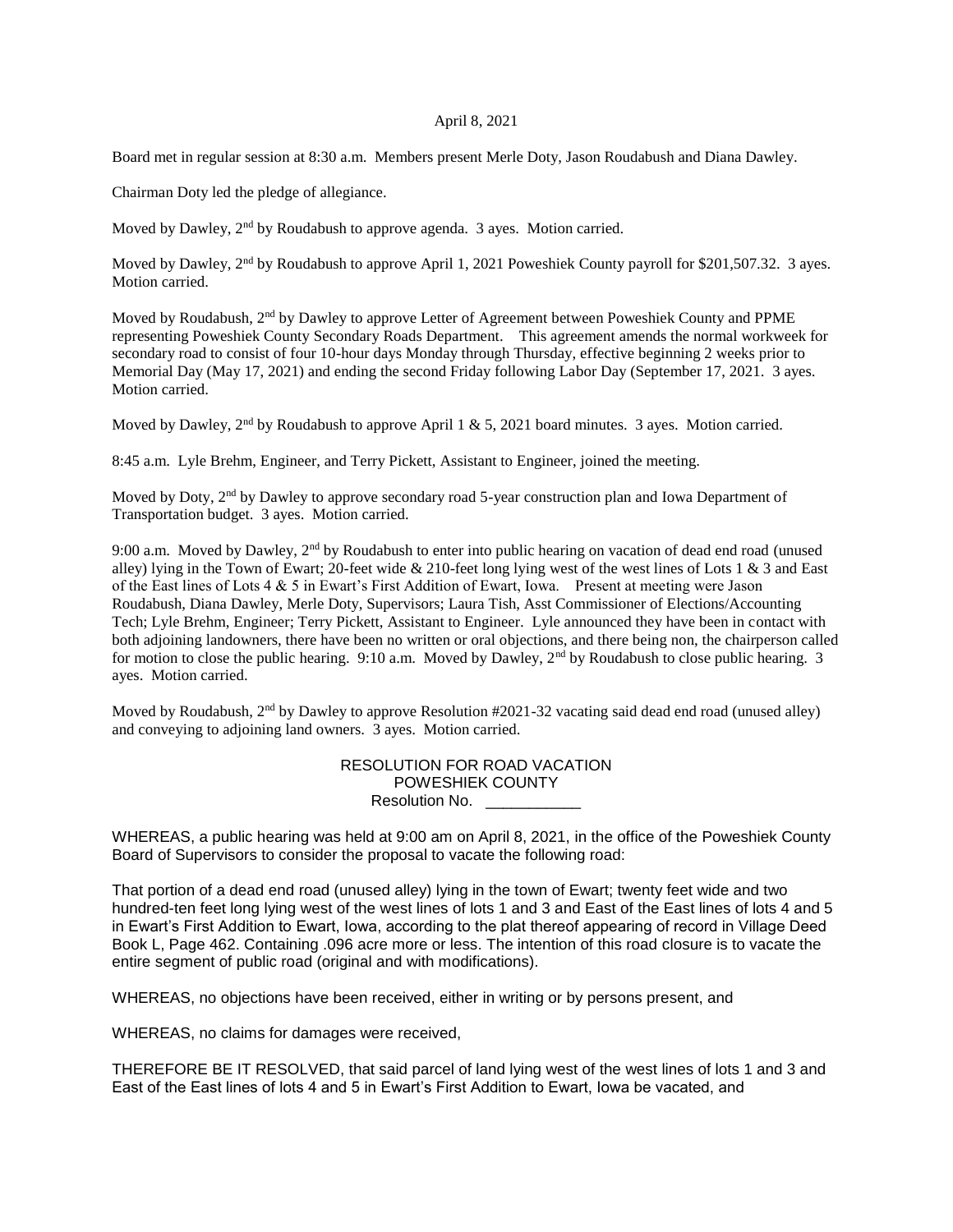FURTHERMORE BE IT RESOLVED, that the eastern one-half of said vacated road shall become the property of Richard Postels 2010 Revocable Trust and the western one-half of said vacated road shall become the property of David N. Coffey and shall be included with the contract property sale of record, Instrument # 2017-02033 in the Office of the County Recorder to Mark and Donna Schultz.

Attest: \_\_\_\_\_\_\_\_\_\_\_\_\_\_\_\_\_\_\_\_\_ \_\_\_\_\_\_\_\_\_\_\_\_\_\_\_\_\_\_\_\_\_\_\_\_\_\_

Missy Eilander, Poweshiek County Auditor Merle Doty, Chair

\_\_\_\_\_\_\_\_\_\_\_\_\_\_\_\_\_\_\_\_\_

**Supervisors** 

Poweshiek County Board of

Date

Moved by Dawley, 2<sup>nd</sup> by Roudabush to approve the following claims:

| <b>General Basic</b>                 |          |
|--------------------------------------|----------|
| <b>Advanced Correctional</b>         | 15.18    |
| Andrews, Amy                         | 48.75    |
| AT&T Mobility                        | 660.31   |
| <b>AUCA</b>                          | 77.92    |
| <b>Audas Sanitation</b>              | 97.00    |
| <b>Brecke Mechanical Contractors</b> | 1,028.39 |
| <b>Brooklyn Hardware</b>             | 112.25   |
| Buck, Cathy                          | 140.00   |
| Central Iowa Tech                    | 688.00   |
| <b>Cott Systems</b>                  | 150.00   |
| Des Moines Register                  | 463.23   |
| Fuelman                              | 29.00    |
| Garcia Clinical Laboratory           | 18.00    |
| Gordon Flesch Company Inc            | 1,278.00 |
| Grinnell City Of                     | 78.74    |
| Grinnell Herald Register             | 476.04   |
| Hartman Lawn Care And Snow           | 75.00    |
| Rem                                  |          |
| Heartland Shredding Inc              | 55.00    |
| Hoffstetter, Tanner                  | 217.50   |
| Hy-Vee Store Inc                     | 4,609.20 |
| <b>Iowa CTS Cleaners</b>             | 150.00   |
| John Deere Financial                 | 80.71    |
| Key Cooperative                      | 302.49   |
| Lamb, Mary                           | 205.00   |
| Lampert Lumber                       | 198.95   |
| Mahaska Communication Group          | 127.03   |
| Malcom Lumber                        | 200.26   |
| Matt Parrott/Storey Kenworthy        | 127.94   |
| Mid American Energy                  | 2,156.85 |
| New Century F.S. Inc                 | 179.00   |
| <b>Office Depot</b>                  | 131.74   |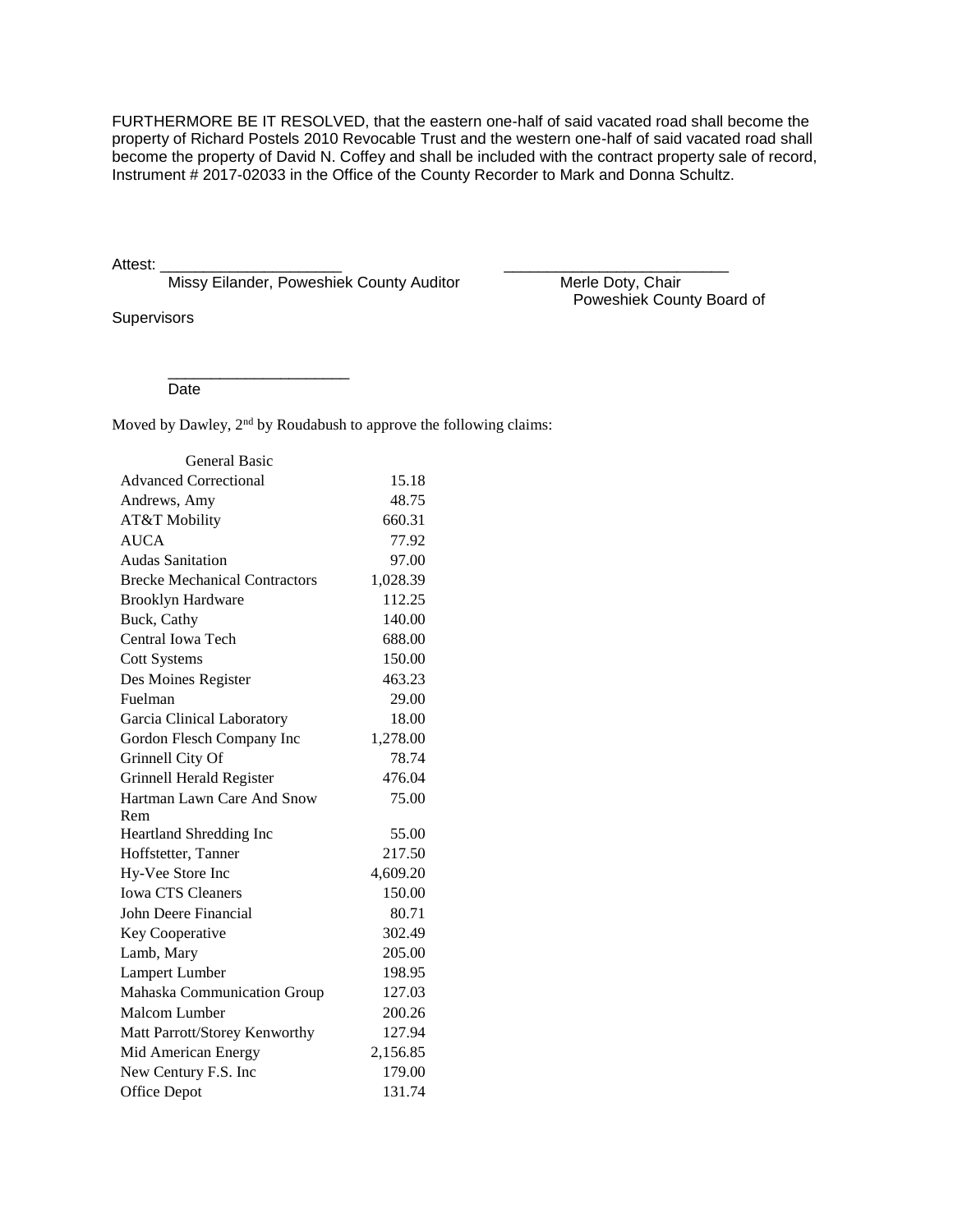| <b>Office Express</b>              | 29.74     |
|------------------------------------|-----------|
| Polk County Sheriff                | 70.08     |
| Premier Office Equip/Rk Dixon      | 48.83     |
| <b>Quill Corporation</b>           | 39.86     |
| <b>Ricoh Usa</b>                   | 6.18      |
| Schumacher Elevator Co             | 284.49    |
| <b>SCISWA</b>                      | 23.40     |
| Sieren, Susan J                    | 150.00    |
| <b>Sinclair Tractor</b>            | 1,950.00  |
| Sirchie Acquisition Co LLC         | 379.00    |
| Sully Plumbing & Htg Inc           | 54.99     |
| Tama County Sheriff                | 64.25     |
| Taylor's Snow Removal &            | 285.00    |
| Mowing                             |           |
| <b>TIAA Commercial Finance Inc</b> | 292.81    |
| <b>Total Choice Shipping</b>       | 48.81     |
| Truax Company Inc                  | 121.17    |
| <b>Tyler Technologies</b>          | 30,004.50 |
| <b>United States Cellular</b>      | 438.27    |
| <b>UPH-GRMC Occupational Med</b>   | 1,468.00  |
| <b>US Bank Equipment Finance</b>   | 366.27    |
| Vavroch, Mark                      | 15.90     |
| Victor Oil, Inc.                   | 930.68    |
| Von Bokern Associates Inc          | 4,225.00  |
| West Payment Center                | 333.41    |
| Windstream                         | 1,310.26  |
| General Supplemental               |           |
| Capstone Behavioral Heathcare      | 125.00    |
| <b>MH/DD Services</b>              |           |
| Poweshiek County Auditor           | 600.00    |
| Windstream                         | 285.19    |
| <b>Rural Services Basic</b>        |           |
| <b>Grinnell Firestone Store</b>    | 263.20    |
| Grinnell Herald Register           | 22.43     |
| Keystone Laboratories              | 67.00     |
| New Century F.S. Inc               | 3,392.40  |
| Taylor Auto Body, Inc              | 122.25    |
| Vannoy Chevrolet Co                | 327.53    |
| Wex Bank                           | 233.01    |
| Windstream                         | 56.83     |
| <b>Sanitary Disposal</b>           |           |
| <b>HLW</b> Engineering Group       | 1,175.00  |
| Secondary Road                     |           |
| 2 Lands Enterprises                | 4,894.79  |
| Airgas Usa LLC                     | 1,111.02  |
| <b>Alliant Energy/IPL</b>          | 266.27    |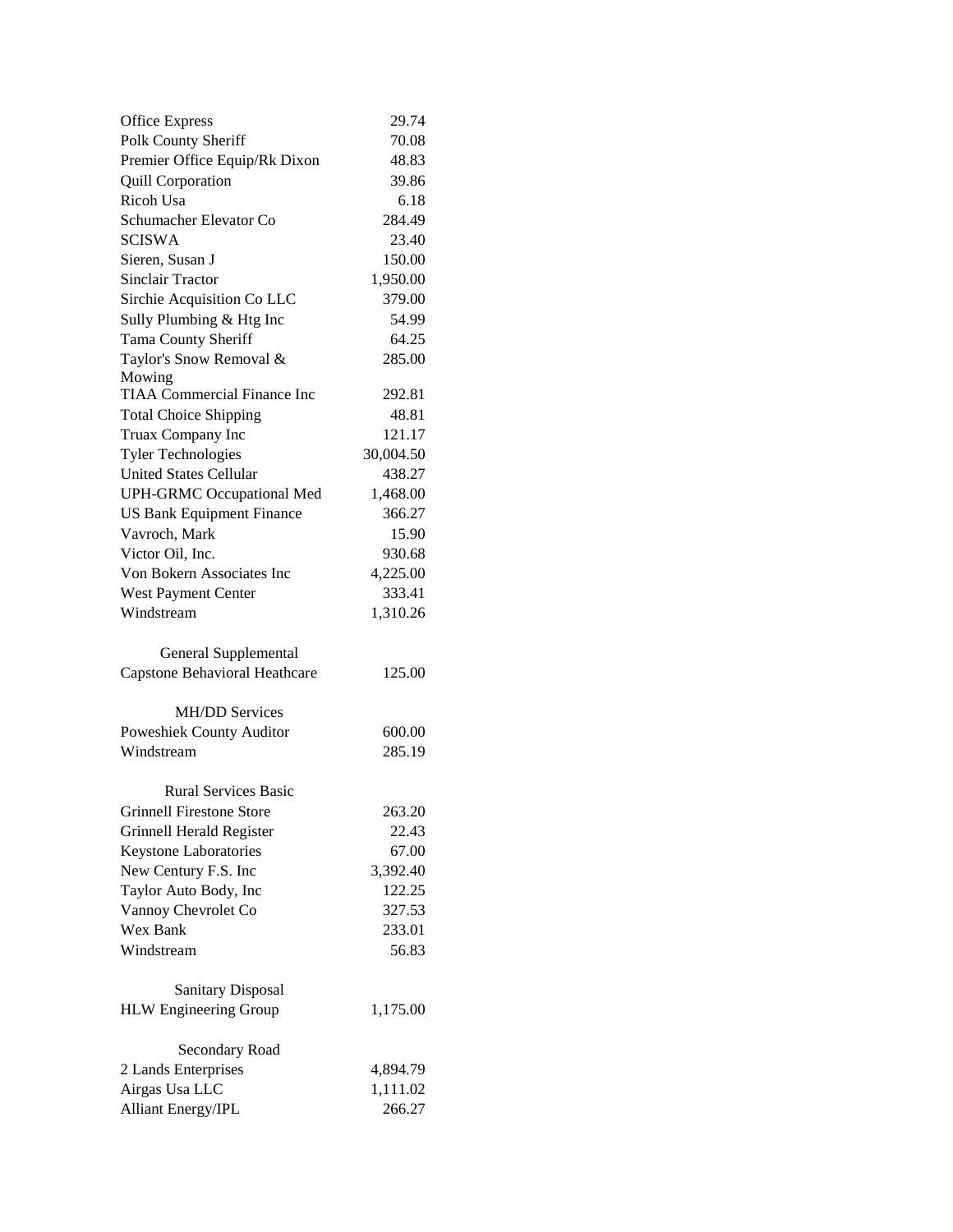| Altorfer Machinery Co                 | 2,421.11   |
|---------------------------------------|------------|
| American Legion Blakley Steven        | 343.00     |
| Arnold Motor Supply Inc               | 890.06     |
| <b>AUCA</b>                           | 529.55     |
| <b>Audas Sanitation</b>               | 226.50     |
| <b>Bauer Built</b>                    | 1,180.22   |
| <b>Ben Hanson Trucking</b>            | 4,971.62   |
| <b>Bill Massengale Trucking</b>       | 3,406.07   |
| <b>Brooklyn Building Center</b>       | 32.06      |
| <b>Brooklyn Mun Utilities</b>         | 1,006.50   |
| <b>Brooklyn Mut Telecommunication</b> | 28.67      |
| <b>Buehneman Trucking</b>             | 1,765.00   |
| Calhoun-Burns & Assoc Inc             | 2,093.39   |
| Chemsearch                            | 544.85     |
| Davis, Keith A                        | 6,711.67   |
| Deep River City Of                    | 54.36      |
| Des Moines Register                   | 19.04      |
| Des Moines Stamp Mfg Co               | 101.00     |
| DJ Davis Trucking                     | 5,368.05   |
| Dons Truck Sales Inc                  | 487.63     |
| Douds Stone LLC                       | 106,721.60 |
| Edelen, Brian                         | 6,049.46   |
| <b>Fastenal Company</b>               | 1,550.71   |
| French-Reneker-Associates, Inc        | 19,575.00  |
| <b>Gatr Truck Center</b>              | 10,251.68  |
| Grinnell City Of                      | 101.19     |
| Grinnell Herald Register              | 16.10      |
| <b>Grinnell Implement Store</b>       | 68.00      |
| Hall Trucking LLC                     | 10,546.20  |
| <b>Heartland Coop</b>                 | 84.18      |
| Henderson Products Inc.               | 370.67     |
| Hoffstetter, Tanner                   | 818.21     |
| <b>Hometown Hardware</b>              | 16.78      |
| <b>Hotsy Cleaning Systems</b>         | 763.50     |
| Housby Mack Inc                       | 73.15      |
| Hupp Electric Motors, Inc.            | 83.45      |
| Iowa Dept Of Transportation           | 10,133.18  |
| Iowa State University                 | 480.00     |
| John Deere Financial                  | 575.94     |
| Kleinschmidt Trucking                 | 3,417.19   |
| Liebovich Steel & Aluminum Co.        | 6,825.86   |
| <b>Manatts</b> Inc.                   | 30,416.06  |
| <b>Martin Marietta Materials</b>      | 285,899.67 |
| Mid American Energy                   | 192.73     |
| Mutual Wheel Co                       | 2,420.52   |
| Napa Auto Parts                       | 437.99     |
| Nikkel, Scott                         | 5,814.83   |
| <b>Ohalloran International Inc</b>    | 3,424.65   |
| Pow Co Employee Health Plan Tr        | 2,401.40   |
| Poweshiek Water Assn                  | 116.00     |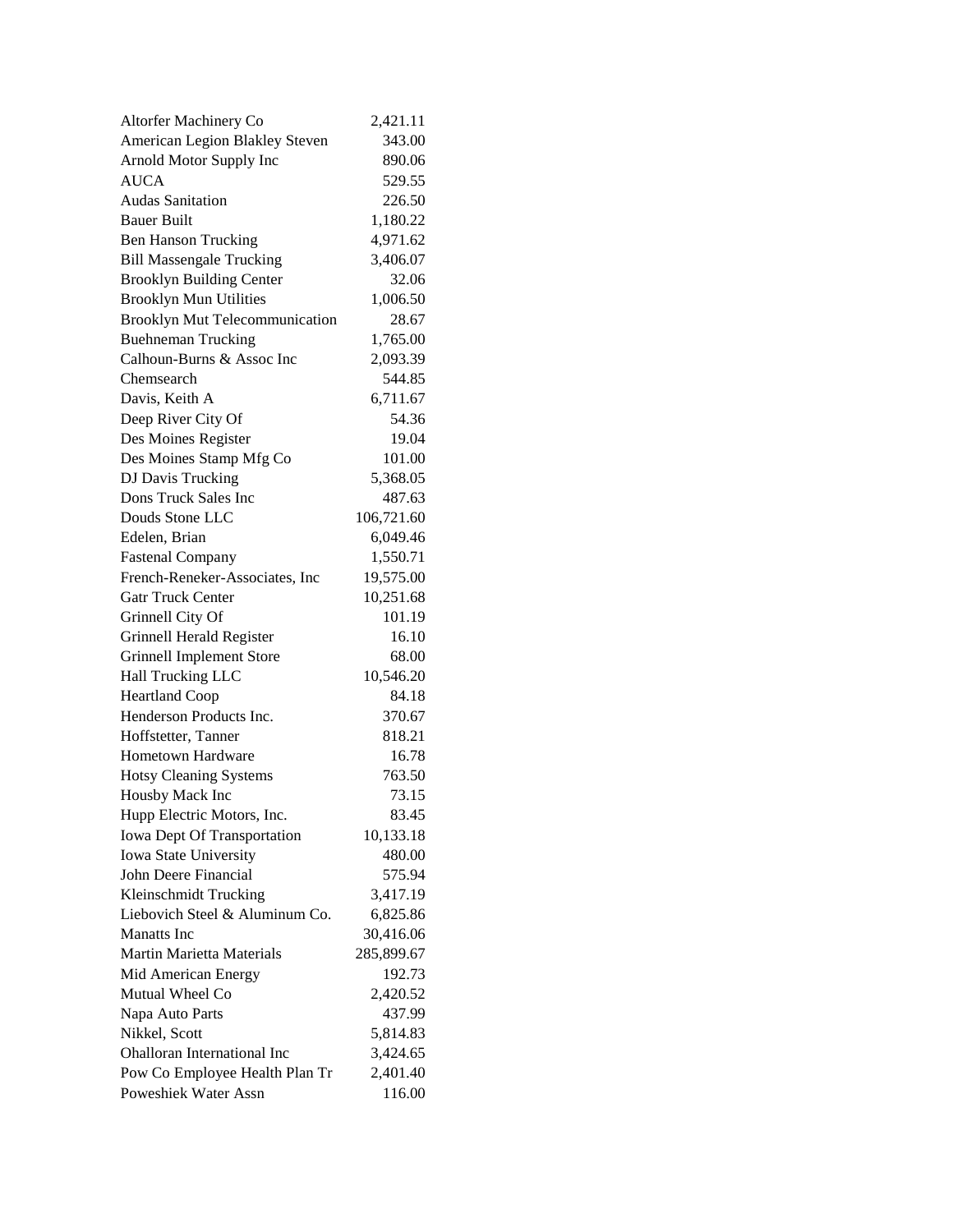| Precision Concrete Inc                                  | 3,259.30        |
|---------------------------------------------------------|-----------------|
| Racom Corporation                                       | 675.50          |
| Rockford Rigging Inc                                    | 779.51          |
| Rockmount Research & Alloys, Inc                        | 1,090.51        |
| Rohrer Brothers Inc                                     | 11,322.88       |
| <b>SCISWA</b>                                           | 20.00           |
| Sinclair Napa                                           | 905.74          |
| Sioux City Truck Sales, Inc.                            | 2,389.47        |
| Snap On Tools                                           | 640.68          |
| Star Auto Company, Inc                                  | 107.50          |
| <b>Star Equipment Ltd</b>                               | 1,356.57        |
| Taylor Auto Body, Inc                                   | 15.00           |
| Tifco Industries, Inc.                                  | 4,752.36        |
| Tinnes, James                                           | 3,053.21        |
| <b>True Value</b>                                       | 102.91          |
| Vannoy Chevrolet Co                                     | 205.80          |
| Verizon Connect Nwf Inc                                 | 1,392.82        |
| Victor Oil, Inc.                                        | 37,447.54       |
| Von Bokern Associates Inc                               | 900.00          |
| Wendling Quarries, Inc.                                 | 428.55          |
| Wex Bank                                                | 2,106.43        |
| Windstream                                              | 436.01          |
| Ziegler Inc                                             | 3,469.37        |
|                                                         |                 |
| R.E.A.P.<br><b>Watson Cook PC Trust Account</b>         |                 |
|                                                         | 27,004.53       |
| Recorder's Records Mgmt                                 |                 |
| <b>US Records Midwest</b>                               | 525.22          |
|                                                         |                 |
| <b>Sheriff Commissary</b>                               |                 |
|                                                         |                 |
| <b>Swanson Services Corp</b>                            | 605.12          |
|                                                         |                 |
| <b>Emergency Management Agency</b>                      |                 |
| Mid American Energy                                     | 89.87           |
| <b>Professional Rescue</b>                              | 11,000.00       |
| The Depot Express                                       | 189.03          |
| <b>US Bank Equipment Finance</b>                        | 15.00           |
| Windstream                                              | 126.16          |
|                                                         |                 |
| E-911                                                   |                 |
| <b>Alliant Energy/IPL</b>                               | 26.00<br>301.70 |
| <b>Brooklyn Mut Telecommunication</b>                   | 623.96          |
| Cooperative Telephone Co<br>Disney-Bruggeman, Dawn      | 2,349.02        |
| Verizon                                                 | 282.29          |
|                                                         |                 |
| Assessor                                                |                 |
| <b>Bank Of America</b><br>Matt Parrott/Storey Kenworthy | 7.95<br>55.00   |